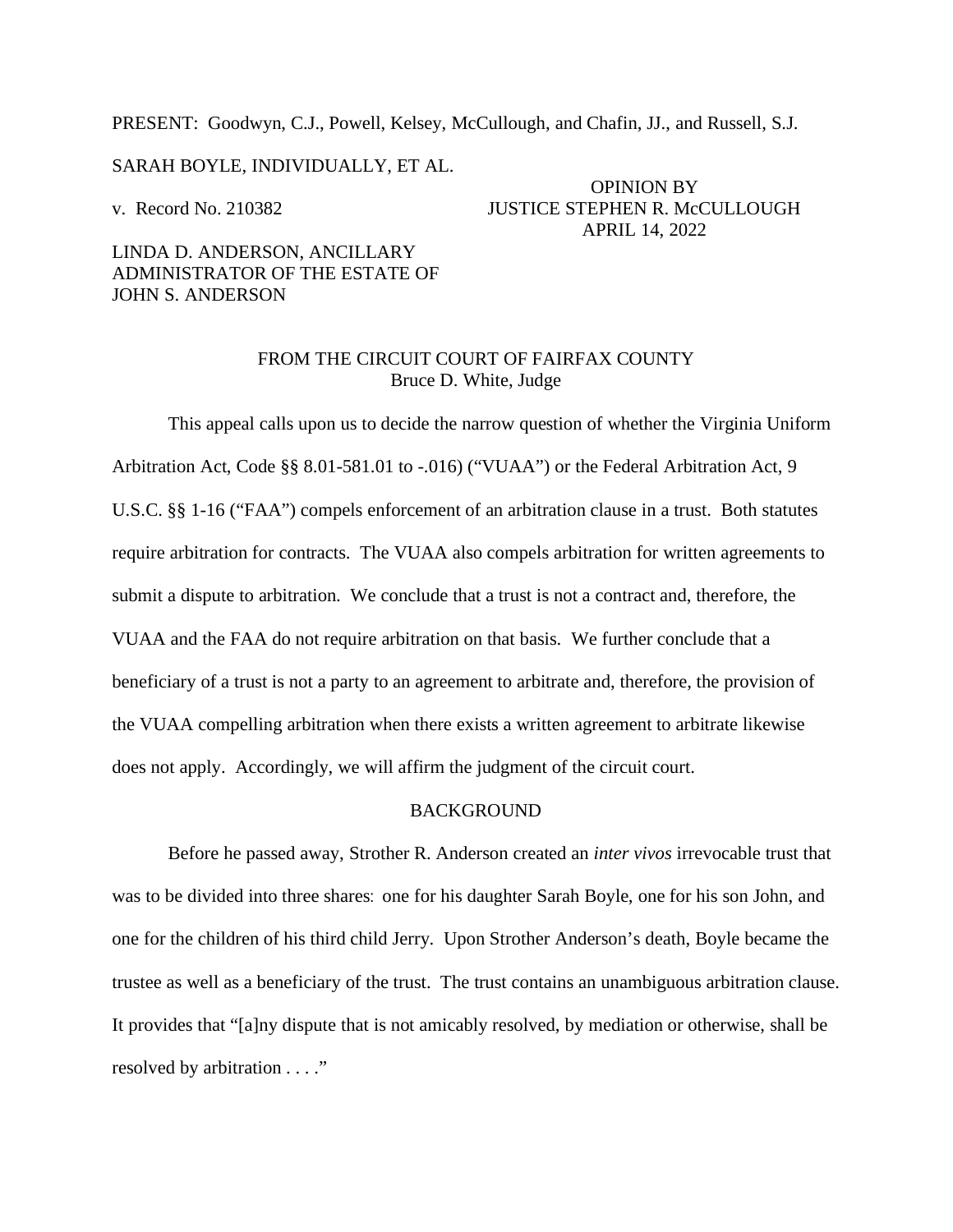Linda D. Anderson ("Linda"), the widow of John Anderson, and the ancillary administrator of his estate, filed a complaint against Boyle, alleging that Boyle breached her duties as trustee. The complaint seeks, among other things, Boyle's removal or, in the alternative, an order that she comply with the terms of the trust. In response, Boyle filed a motion to compel arbitration. Linda opposed arbitration, contending that the trust was not a contract and that she had not agreed to resolve the dispute by arbitration. The circuit court denied the motion to compel arbitration. Boyle filed an interlocutory appeal under Code § 8.01-581.016, which authorizes an appeal from an order "denying an application to compel arbitration made under § 8.01-581.02."

We awarded Boyle an appeal on the following two assignments of error:

1. The trial court erroneously ruled that a trust agreement with mandatory arbitration provisions could not qualify as a written contract or agreement under Virginia's Arbitration Act.

2. The trial court erroneously ruled that a trust agreement with mandatory arbitration provisions could not qualify as a written contract or agreement under the FAA.

#### ANALYSIS

## I. THE VUAA DOES NOT COMPEL ARBITRATION OF A TRUST PROVISION.

Access to the courts to seek legal redress is a constitutional right. *See* Va. Const. art. I

§ 12; *see also Mission Residential, L.L.C. v. Triple Net Properties, L.L.C.*, 275 Va. 157, 161

(2008). Like many other constitutional rights, however, the right of access to the courts can be

waived. *Id.* Parties can opt out of resolving their disputes in court and choose instead to submit

their disputes to resolution through mediation or arbitration. However, "[a] party cannot be

compelled to submit to arbitration unless he has first agreed to arbitrate." *Doyle & Russell, Inc.* 

*v. Roanoke Hosp. Ass'n*, 213 Va. 489, 494 (1973).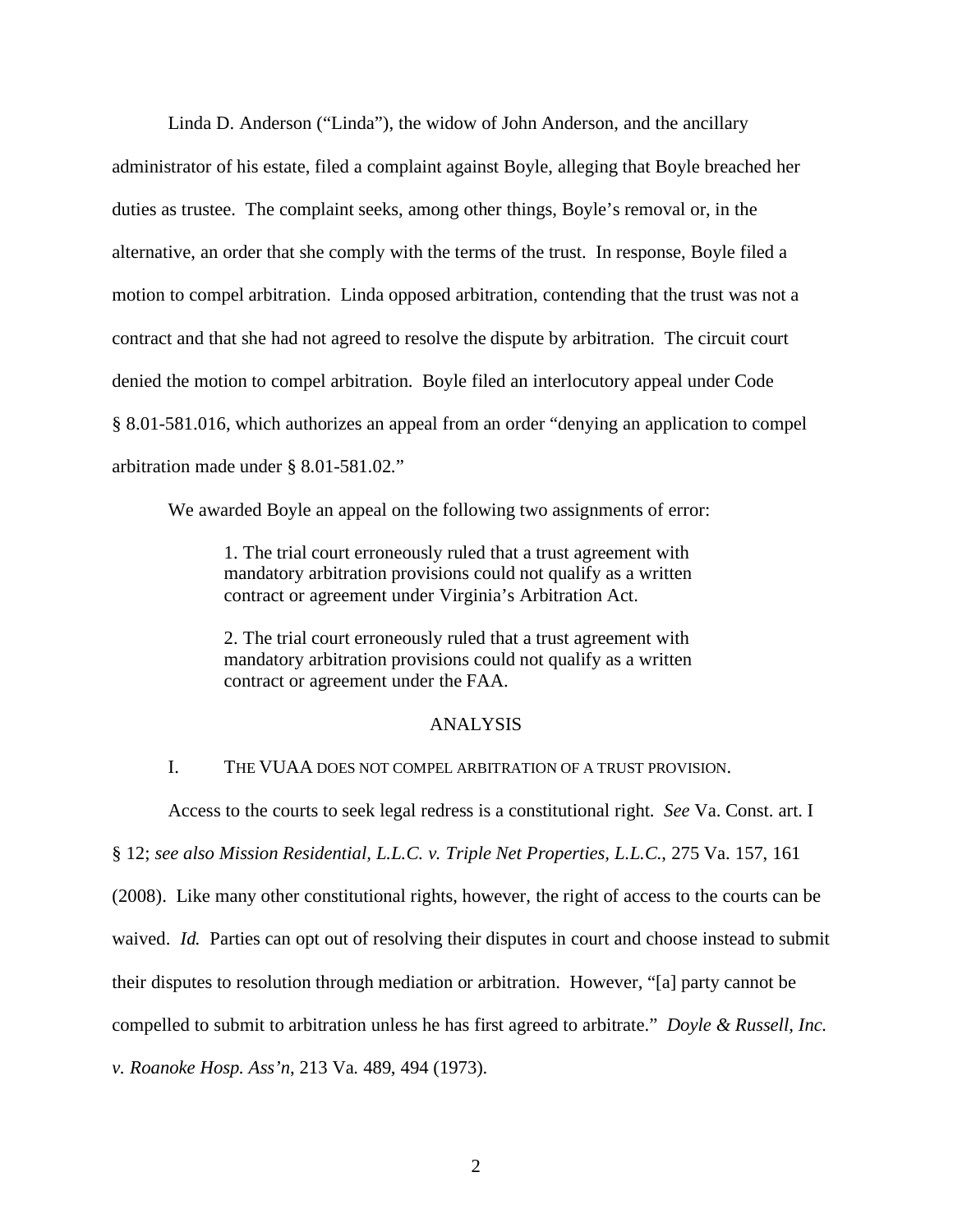Boyle contends that a trust is a contract or agreement, and therefore it falls within the provisions of the VUAA. Linda contests this reading of the statute. "Under well-established principles, an issue of statutory interpretation is a pure question of law which we review de novo." *Conyers v. Martial Arts World of Richmond, Inc.*, 273 Va. 96, 104 (2007).

The VUAA establishes a public policy in favor of arbitration. *TM Delmarva Power, L.L.C. v. NCP of Va., L.L.C.*, 263 Va. 116, 122-23 (2002). It provides in relevant part:

> A written agreement to submit any existing controversy to arbitration or a provision in a written contract to submit to arbitration any controversy thereafter arising between the parties is valid, enforceable and irrevocable, except upon such grounds as exist at law or in equity for the revocation of any contract.

Code § 8.01-581.01. Textually, then, the VUAA applies to both a "written agreement to submit any existing controversy to arbitration" and to "a provision in a written contract to submit" a controversy to arbitration. *Id.*

A. A trust is not a "contract."

"[A] contract is defined as '[a]n agreement between two or more persons which creates an obligation to do or not to do a particular thing.'" *Buchanan v. Doe*, 246 Va. 67, 72 (1993) (quoting Black's Law Dictionary 322 (6th ed. 1990)).

One treatise posits that "[t]he trust originated in medieval England, apparently from a desire to make gifts to medieval church orders in England which were prohibited by their vows from owning property." William M. McGovern, Sheldon F. Kurtz & David M. English, Principles of Wills, Trusts, & Estates 409 (2d ed. 2011). To circumvent this obstacle, "[a] legal gift was . . . made to certain responsible persons, who were mandated to hold the property to the use of the friars." *Id.* Over the centuries, it evolved into a flexible tool to make dispositions of property. *See Collins v. Lyon, Inc.*, 181 Va. 230, 247 (1943) ("A trust can be created for any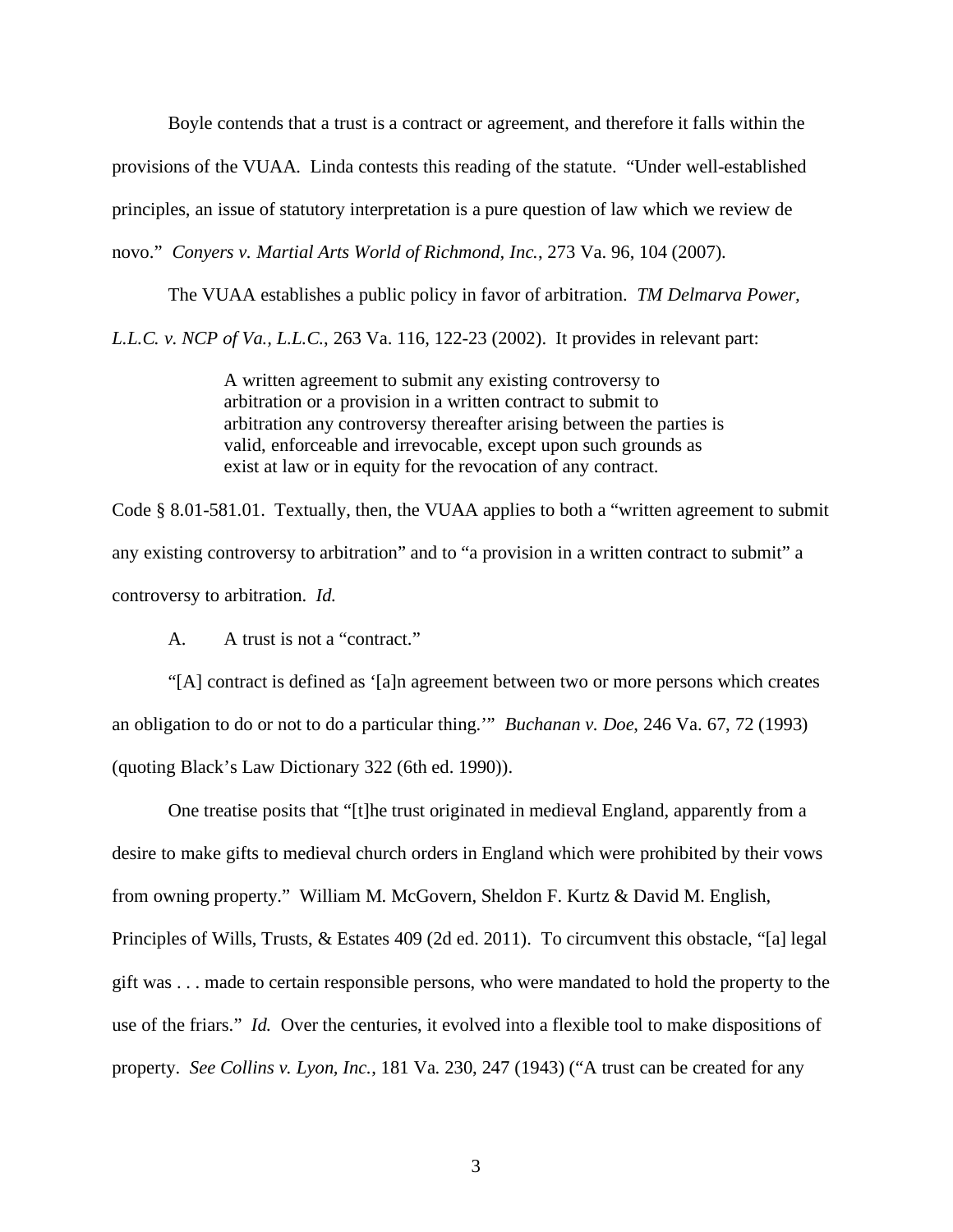purpose which is not illegal [and] which is not against public policy . . . . The purposes for which trusts can be created are as unlimited as the imagination of lawyers.") (citation omitted).

We conclude that a trust does not qualify as a contract or agreement. Trusts are generally conceived as donative instruments. The Second Restatement of Trusts, carrying forward the language of the first Restatement of 1935, states that "[t]he creation of a trust is conceived of as a conveyance of the beneficial interest in the trust property rather than as a contract." Restatement (Second) of Trusts § 197 cmt. B (1959). The Second Restatement defines a trust as "a fiduciary relationship with respect to property." *Id.* § 2.

Beyond this longstanding conception of trusts, contracts and trusts differ in how they are formed. "The existence of the contract depends on actual acceptance of an offer. It is founded on mutual assent. A trust is in the nature of a conveyance of an equitable interest, and its formation is not dependent on the beneficiary's knowledge or acquiescence." Amy Morris Hess, et al., Bogert's Law of Trusts and Trustees § 17 (2021). Additionally, trusts differ from contracts in that "[n]o consideration is required for the creation of a trust. . . . In fact, most trusts are created by gratuitous transfer." Restatement (Third) of Trusts, Introductory Note 1 (2003). Beneficiaries of a trust generally do not provide any consideration to the settlor of the trust.

Additionally, the duties owed by contracting parties also differ from the fiduciary duties a trustee owes to the beneficiaries of the trust. *See Rowland v. Kable*, 174 Va. 343, 367 (1940) (noting the fiduciary nature of a trustee's duties); *see also* Restatement (Third) of Trusts § 2 (2003) ("A trust . . . is a fiduciary relationship with respect to property."). As Judge Cardozo famously wrote,

> Many forms of conduct permissible in a workaday world for those acting at arm's length, are forbidden to those bound by fiduciary ties. A trustee is held to something stricter than the morals of the market place. Not honesty alone, but the punctilio of an honor the

> > 4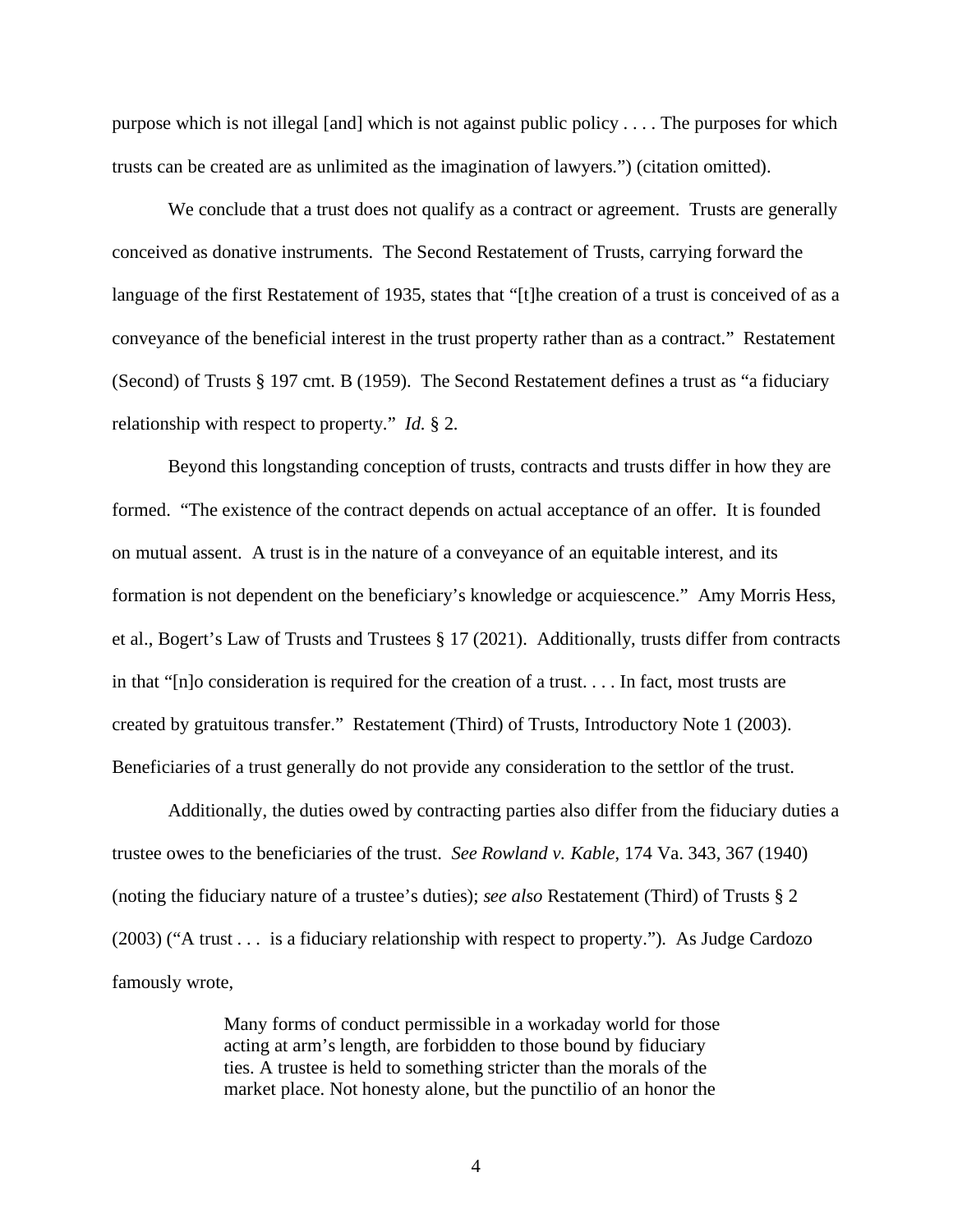most sensitive, is then the standard of behavior. As to this there has developed a tradition that is unbending and inveterate. Uncompromising rigidity has been the attitude of courts of equity when petitioned to undermine the rule of undivided loyalty by the "disintegrating erosion" of particular exceptions. Only thus has the level of conduct for fiduciaries been kept at a level higher than that trodden by the crowd.

*Meinhard v. Salmon*, 164 N.E. 545, 546 (N.Y. 1928) (citation omitted); *see also* Bogert's Law of Trusts and Trustees § 17 (in contrast to the fiduciary duties owed by a trustee, "[n]o rule prevents parties to a contract from acting freely for their own interests during the execution of the contract. They have no duty of loyal representation of the opposing party in the relationship"). A beneficiary's action against a trustee is properly brought as a claim for breach of fiduciary duty rather than as a breach of contract.

Third, ownership of property in a trust differs from ownership of property in a contract. "One of the major distinguishing characteristics of a trust is divided ownership of property, the trustee usually having legal title and the beneficiary having equitable title." *Id.* This stands in contrast to the law of contracts, where "this element of division of property interest is entirely lacking." *Id.* Additionally, "[t]he rights and duties of parties to a contract generally may be freely transferred. A trustee, on the other hand, cannot assign the trusteeship or delegate the performance of fiduciary duties except as permitted by statute." *Id.* [1](#page-4-0)

When the language of a statute is unambiguous, we are bound by its plain meaning. *Conyers*, 273 Va. at 104*.* The VUAA does not apply to all arbitration clauses. It applies to "a

<span id="page-4-0"></span><sup>&</sup>lt;sup>1</sup> An additional obstacle to the formation of a contract here is that the settlor died before Boyle undertook any obligation to serve as trustee. "An offeree's power of acceptance is terminated when the offeree or offeror dies or is deprived of legal capacity to enter into the proposed contract." Restatement (Second) of Contracts § 48 (1981). Strother initially served as trustee. Boyle assumed her duties as trustee after Strother's death.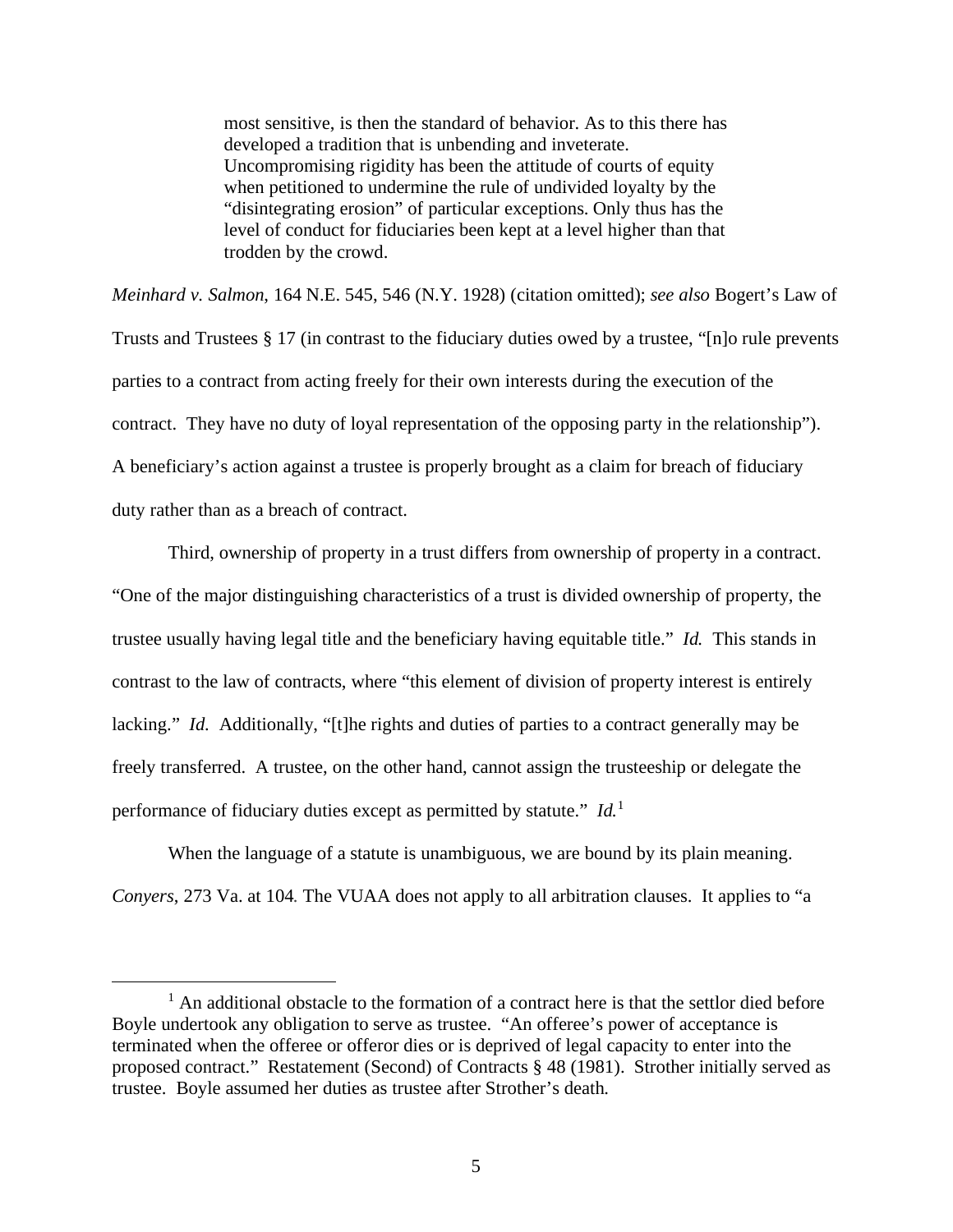provision in a written contract." Code § 8.01-581.01. We conclude for all these reasons that a trust is not a "contract."

B. A trust is not an "agreement" that can be enforced against a beneficiary.

The VUAA also requires arbitration for "[a] written agreement to submit any existing controversy to arbitration." Code § 8.01-581.01. An "agreement" is "[a] mutual understanding between two or more persons about their relative rights and duties regarding past or future performances; a manifestation of mutual assent by two or more persons." Black's Law Dictionary 84 (11th ed. 2019). Assuming without deciding that a *trustee's* obligations might constitute an "agreement" under the VUAA, the *beneficiary* of a trust is not a party to a "written agreement to submit any existing controversy to arbitration agreement." If the beneficiary has not agreed to submit the case to arbitration, there is no "agreement" and the VUAA does not compel arbitration for a suit brought by the beneficiary of the trust.

II. THE FAA DOES NOT COMPEL ARBITRATION OF A TRUST PROVISION.

Boyle also relies on the FAA. The Act's core provision, section 2, provides as follows:

A written provision in . . . a contract evidencing a transaction involving commerce to settle by arbitration a controversy thereafter arising out of such contract or transaction, . . . or an agreement in writing to submit to arbitration an existing controversy . . . shall be valid, irrevocable, and enforceable, save upon such grounds as exist at law or in equity for the revocation of any contract.

9 U.S.C. § 2. Section 2 makes arbitration clauses enforceable as a matter of federal law if three conditions are met. First, there must be a "contract." Second, within this "contract" must be an arbitration clause ("[a] written provision . . . to settle by arbitration a controversy") that does not violate contract law ("grounds . . . for the revocation of any contract"). Third, the arbitration clause must be part of "a transaction involving commerce."

6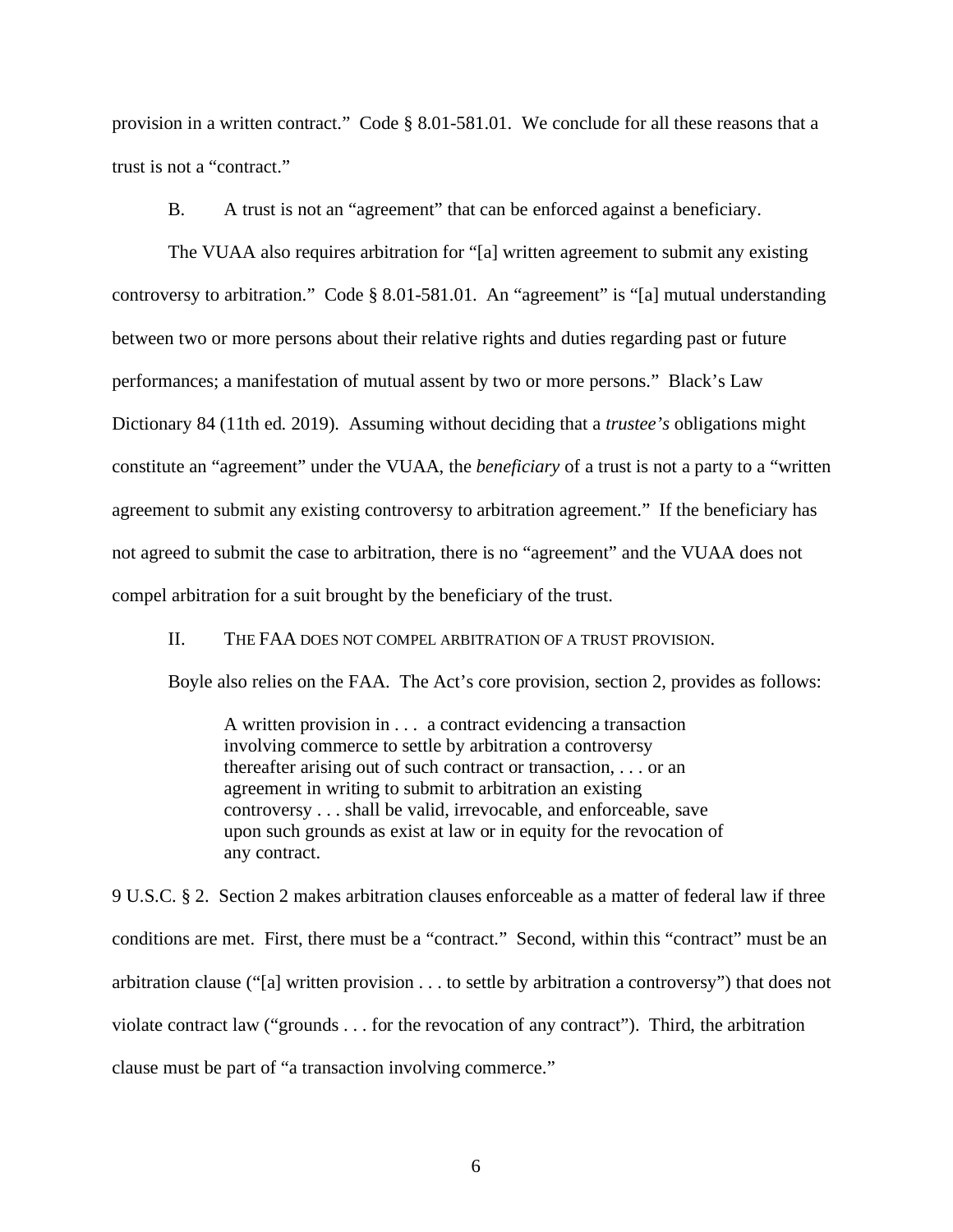The United States Supreme Court has not addressed the question before us, i.e., whether an arbitration clause in a trust is enforceable under the FAA. We perceive nothing in that Court's precedent–and we acknowledge that the Court has given the FAA a very broad reading– that compels us to depart from the statute's plain language to reach a conclusion that the FAA applies to an arbitration clause in a trust. The FAA by its plain terms applies to contracts.<sup>[2](#page-6-0)</sup> A trust is not a contract. In the absence of contrary binding precedent, and under a straightforward textual interpretation of this statute, we conclude that the FAA does not apply to the arbitration clause at issue here.

### **CONCLUSION**

We conclude that a trust is neither a contract nor an agreement that can be enforced

against a beneficiary, and consequently, neither the VUAA nor the FAA compel arbitration.

Whether an arbitration clause in a trust can be enforced on some basis other than the VUAA or

The FAA . . . does not purport "to alter background principles of state contract law regarding the scope of agreements (including the question of who is bound by them)." *Arthur Andersen LLP v. Carlisle*, 556 U.S. 624, 630 (2009). Therefore, we rely on the general "law of contracts" in order to determine whether a "valid and enforceable agreement to arbitrate" exists between the parties in any given case. *Mission Residential, LLC v. Triple Net Properties, LLC*, 275 Va. 157, 160 (2008).

 As a general principle, "[a] party cannot be compelled to submit to arbitration unless [it] has first agreed to arbitrate." *Id*. at 161 (quoting *Doyle & Russell, Inc. v. Roanoke Hosp. Ass'n*, 213 Va. 489, 494 (1973)). "Arbitration under the [FAA] is a matter of consent, not coercion." [*EEOC v.*] *Waffle House*, 534 U.S. [279, 294 (2002)] (quoting *Volt Info. Scis., Inc. v. Board of Trustees of Leland Stanford Junior Univ.*, 489 U.S. 468, 479 (1989)) . . . "The FAA directs courts to place arbitration agreements on equal footing with other contracts, but it 'does not require parties to arbitrate when they have not agreed to do so.'" *Id*. at 293.

<span id="page-6-0"></span><sup>2</sup> As we observed most recently construing the FAA in *NC Financial Solutions of Utah, LLC v. Commonwealth ex rel. Herring*, 299 Va. 452, 459-60 (2021):